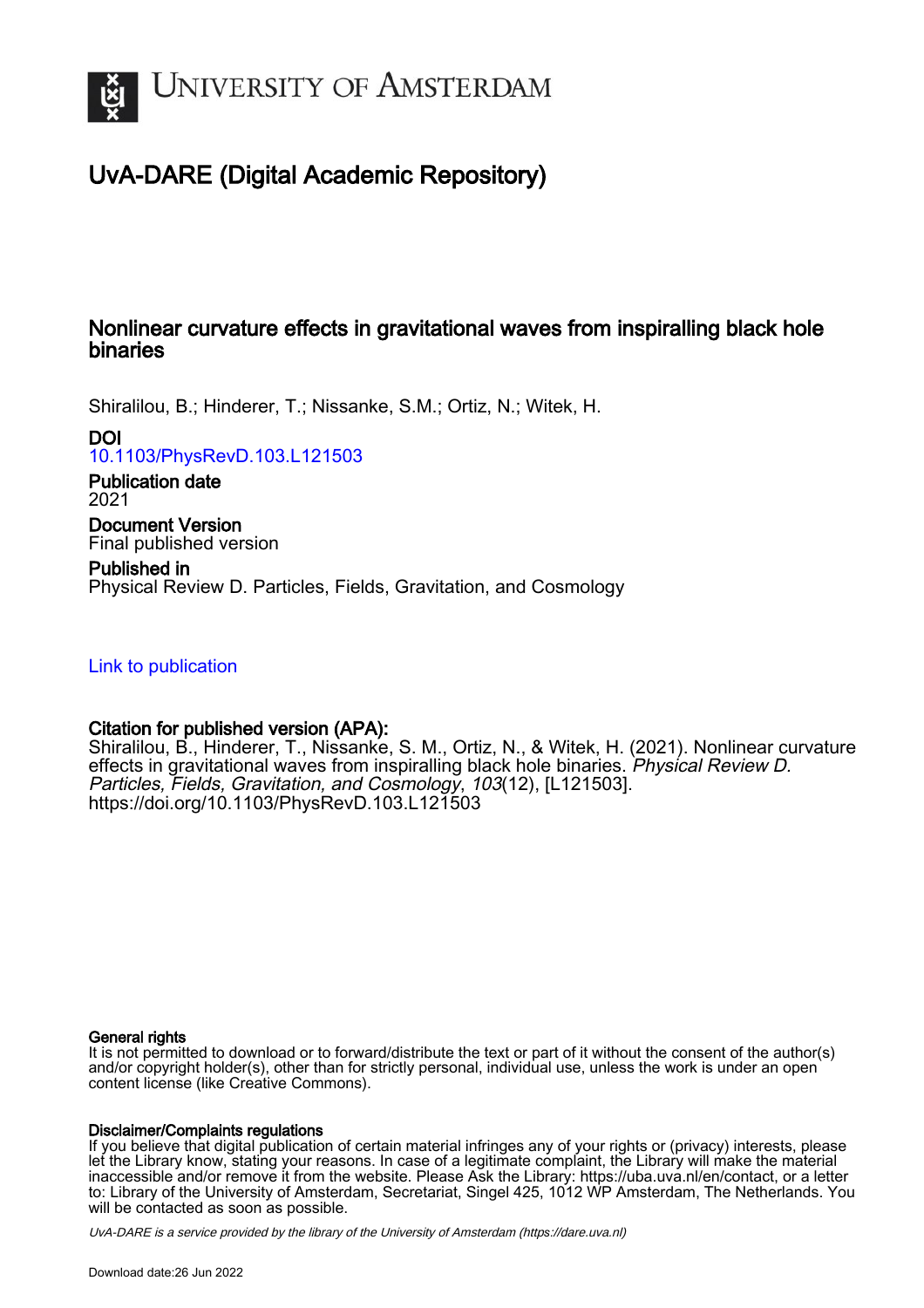# Nonlinear curvature effects in gravitational waves  $f$ r inspiralling black hole binaries

<span id="page-1-1"></span>Banafsheh Shiralilou [,](https://orcid.org/0000-0002-2989-6694)<sup>1,2[,\\*](#page-1-0)</sup> Tanja Hinderer,<sup>1,3</sup> Samaya M. Nissanke,<sup>1,2</sup> Néstor Ortiz ,<sup>4</sup> and Helvi Witek<sup>5</sup>

 ${}^{1}$ GRAPPA, Anton Pannekoek Institute for Astronomy and Institute of High-Energy Physics,

University of Amsterdam, Science Park 904, 1098 XH Amsterdam, Netherlands <sup>2</sup>

<sup>3</sup>Institute for Theoretical Physics, Utrecht University, Princetonplein 5, 3584 CC Utrecht, Netherlands

 $\mu^4$ Instituto de Ciencias Nucleares (ICN), Universidad Nacional Autónoma de México (UNAM),

Circuito Exterior C.U., A.P. 70-543, México D.F. 04510, México

 $<sup>5</sup>$ Illinois Center for Advanced Studies of the Universe and Department of Physics,</sup> University of Illinois at Urbana-Champaign, Urbana, Illinois 61801, USA

(Received 20 December 2020; accepted 1 June 2021; published 21 June 2021)

Gravitational waves (GWs) from merging black holes allow for unprecedented probes of strong-field gravity. Testing gravity in this regime requires accurate predictions of gravitational waveform templates in viable extensions of general relativity. We concentrate on scalar Gauss-Bonnet gravity, one of the most compelling classes of theories appearing as the low-energy limit of quantum gravity paradigms, which introduces quadratic curvature corrections to gravity coupled to a scalar field and allows for black hole solutions with scalar charge. Focusing on inspiraling black hole binaries, we compute the leading-order corrections due to curvature nonlinearities in the GW and scalar waveforms, showing that the new contributions, beyond merely the effect of scalar field, appear at first post-Newtonian order in GWs. We provide ready-to-implement GW polarizations and phasing. Computing the GW phasing in the Fourier domain, we perform a parameter-space study to quantify the detectability of deviations from general relativity. Our results lay important foundations for future precision tests of gravity with both parametrized and theory-specific searches.

DOI: [10.1103/PhysRevD.103.L121503](https://doi.org/10.1103/PhysRevD.103.L121503)

## I. INTRODUCTION

Gravitational waves (GWs) from merging black hole (BH) binaries are exploring new frontiers in strong-field gravity, e.g.,[\[1\]](#page-7-0). A key challenge is to test whether Einstein's theory of general relativity (GR) describes gravity accurately at all scales accessible to BHs, and to discover signatures of quantum gravity. Several BH mergers have already been detected by the LIGO and Virgo interferometers [2–[6\].](#page-7-1) We anticipate an ever-increasing number and high-precision measurements starting with the upcoming fourth observing run of the GW detector network.

To detect and to measure the properties of merging BH binaries, we crucially rely on detailed theoretical models to interpret GW signals. At present, models to test gravity are mostly null tests against GR, with parametrized deviations from GR waveforms. These tests are performed only on single coefficients [7–[9\]](#page-7-2) and thus, such strategies remain limited when interpreting theoretical constraints. Therefore, there is an urgent need to compute inspiral-merger-ringdown waveforms from alternative theories of gravity in order to allow for an informed mapping of parametrized approaches to extensions of GR, consistent theory-specific comparisons against observations, and for a systematic search of quantum gravity signatures in GW detections.

In this paper, we provide, for the first time, analytical waveforms that include the effect of nonlinear curvature corrections to inspiraling binaries beyond the weakcoupling limit, for a well-motivated class of beyond GR theories. These theories contain contributions from the Gauss-Bonnet (GB) topological invariant class through the scalar  $R_{GB} = R^2 - 4R^{\mu\nu}R_{\mu\nu} + R^{\mu\nu\rho\sigma}R_{\mu\nu\rho\sigma}$ , which respects the Lorentz and CPT symmetries (this differs from the dynamical Chern-Simons theory [\[10,11\],](#page-7-3) for instance), and is coupled to a dynamical scalar. Scalar Gauss-Bonnet (SGB) gravity theories are ghost-free and arise in the lowenergy limit of quantum gravity paradigms such as string theories and loop quantum gravity  $[12-14]$  $[12-14]$ , which makes them promising effective theories at the energy scales relevant for astrophysical BHs. In SGB theories, BHs can spontaneously scalarize [\[15,16\]](#page-7-5) or develop scalar hair [\[14,17](#page-7-6)–22]. The scalar and higher-curvature contributions modify the BH binary's dynamics and GWs, making BH mergers the most interesting avenue to test these theories.

 $N$ ikhef, Science Park 105, 1098 XG Amsterdam, Netherlands

<span id="page-1-0"></span>b.shiralilou@uva.nl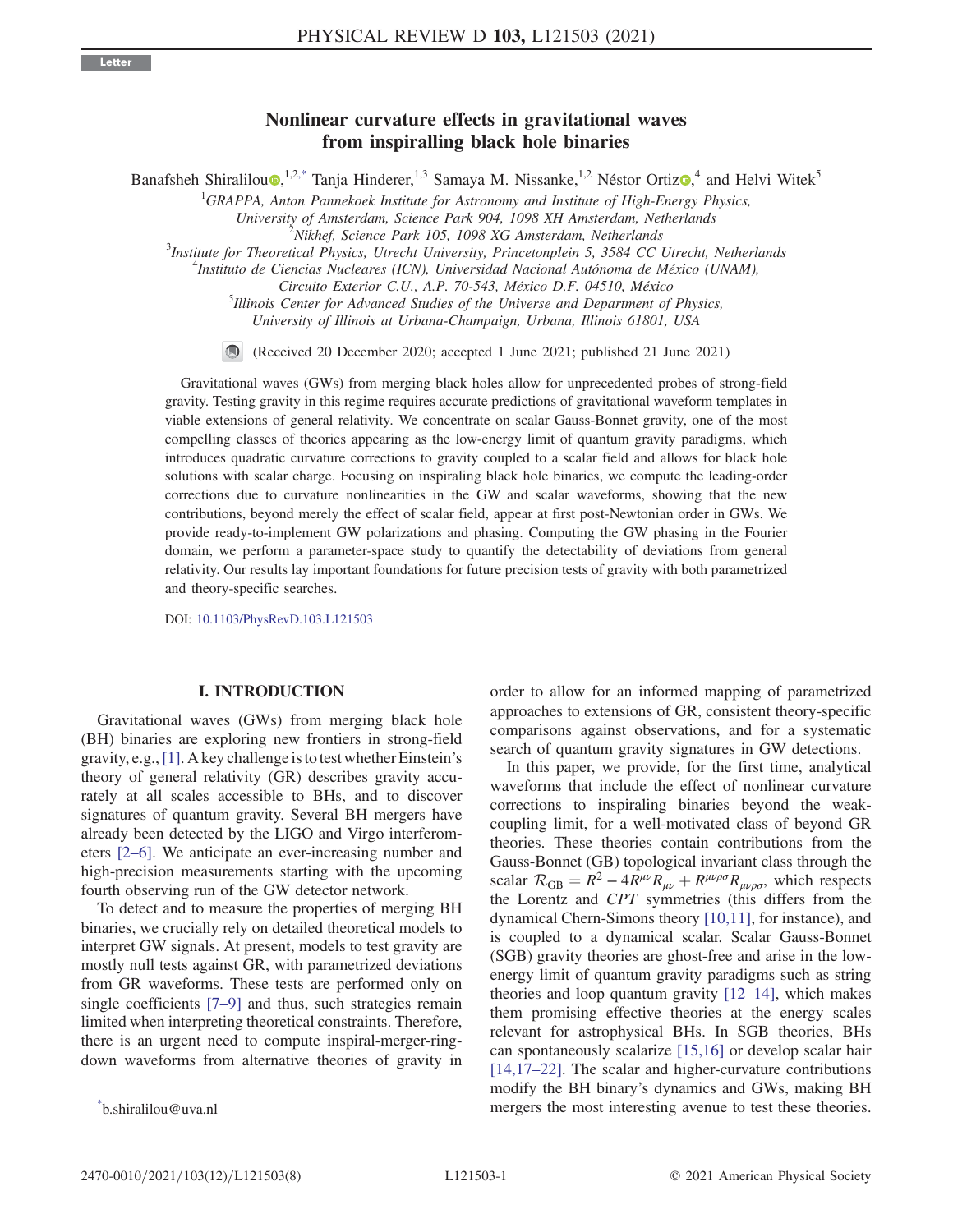Previous work on analytical models in SGB gravity has focused on the leading-order contributions to BH binary waveforms [\[23\],](#page-7-7) which are impacted only by the scalar field and not by the curvature nonlinearities, and on computing the Lagrangian for the dynamics[\[24\].](#page-7-8) The effects of an extra scalar field on GWs of binary inspirals have also been analytically computed in scalar-tensor (ST) theories[\[25](#page-7-9)–29], where, however, only neutron stars scalarize.

The first numerical relativity simulations of SGB gravity used an effective-field-theoretical treatment [\[30,31\]](#page-8-0) or the decoupling limit [\[32\]](#page-8-1) due to challenges in the time evolution formulation for general couplings [\[33,34\]](#page-8-2). Recent progress in the formulation of the SGB as a well-posed initial value problem [\[35,36\]](#page-8-3) was used in the first numerical evolution of the nonlinear field equations [\[37\]](#page-8-4).

This work makes important progress on three fronts: (i) We compute, for the first time, analytical waveforms during the inspiral stage of binary evolution with the effect of higher-curvature corrections. Previous work in [\[23\]](#page-7-7) captured only the corrections due to the scalar field. (ii) Our calculation and methods are not limited to the small-coupling approximation; they are applicable to all coupling strengths that lie within the theoretical bound [\[14,17\]](#page-7-6) as well as general couplings that remain unconstrained. (iii) We perform a parameter-space study by varying the coupling parameter, coupling function, and BH masses, for scalar as well as tensor radiation-dominated inspirals. We further demonstrate that the effect of the GB scalar is distinct from the scalar in ST theories due to explicit GB-coupling-dependent terms. This has consequences for interpreting GW signals from BH–neutron-star binaries [\[38\].](#page-8-5)

Using the post-Newtonian (PN) approach, we compute the scalar and tensor waves to half and one relative PN order [∼ $\mathcal{O}(1/c)$  and ∼ $\mathcal{O}(1/c^2)$ , where c is the speed of light used here as the formal PN expansion parameter], respectively. We also calculate the GW phasing, to which measurements are very sensitive, as well as the polarization waveforms. Our results include higher-order strong-field effects than previously computed, which are critical for GW measurements. Such effects in alternative theories may mimic biases in fundamental source parameters when analyzing with GR-only waveforms. This work lays the foundation for potential discoveries and provides the framework for computing new stringent constraints on nonlinear curvature effects of gravity.

#### **II. BLACK HOLE BINARIES IN SCALAR<br>GAUSS-BONNET THEORY** GAUSS-BONNET THEORY

<span id="page-2-0"></span>The gravitational action with the GB higher-curvature terms is

$$
S = \int d^4x \frac{c^3 \sqrt{-g}}{16\pi G} [R - 2(\nabla \phi)^2 + \alpha f(\phi) \mathcal{R}_{GB}]. \tag{1a}
$$

The coupling constant  $\alpha$  has dimensions of length squared. Choosing the coupling function  $f(\phi) = e^{2\phi}/4$  corresponds to Einstein dilaton Gauss-Bonnet gravity [\[14\],](#page-7-6) and  $f$  $(\phi) = \phi$  to shift symmetric SGB (SSGB) gravity [\[17\]](#page-7-10).

<span id="page-2-1"></span>The skeletonized matter action [\[39\]](#page-8-6)  $S_m$  describing two BHs labeled by  $A$ ,  $B$  added linearly to  $S$  is

$$
S_m = -c \int M_A(\phi) \sqrt{-g_{\mu\nu} dx_A^{\mu} dx_A^{\nu}} + (A \leftrightarrow B). \quad (1b)
$$

Here  $x_A^{\mu}$  is the world line of particle A. With this ansatz, the self-gravity of the compact objects enters through the scalar-dependent mass  $M_A(\phi)$ . In the weak-field limit, it can be expanded as

$$
M_A(\phi) = m_A \left[ 1 + \alpha_A^0 \delta \phi + \frac{1}{2} (\alpha_A^0{}^2 + \beta_A^0) \delta \phi^2 \right] + \mathcal{O}(\delta \phi^3), \tag{2}
$$

with  $\delta\phi$  the perturbation of  $\phi$  around its background value  $\phi_0$  and  $m_A$  the asymptotic value of the mass. The scalarcharge parameter and its derivative are defined as

$$
\alpha_A^0 = \frac{dln M_A(\phi)}{d\phi}\bigg|_{\phi = \phi_0}, \qquad \beta_A^0 = \frac{d\alpha_A(\phi)}{d\phi}\bigg|_{\phi = \phi_0}.
$$
 (3)

Within the small-coupling approximation, the explicit form of the scalar charge  $\alpha_A^0$  for nonspinning BHs has been derived to fourth order in the coupling in [\[24\].](#page-7-8) To the leading order,  $\alpha_A^0 \equiv -\alpha f'(\phi_0)/2m_A^2$  for all coupling functions.

### III. GRAVITATIONAL AND<br>SCALAR RADIATION SCALAR RADIATION

<span id="page-2-2"></span>To compute the dynamics and gravitational radiation of BH binaries in the theory [\(1\)](#page-2-0), we introduce the gothic metric  $\mathbf{g}^{\alpha\beta} = \sqrt{-g}g^{\alpha\beta}$  and decompose it in the weak-field<br>limit as  $\mathbf{g}^{\mu\nu} = h^{\mu\nu} + n^{\mu\nu}$  where *n* is the flat metric and *h* limit as  $g^{\mu\nu} = h^{\mu\nu} + \eta^{\mu\nu}$ , where  $\eta_{\mu\nu}$  is the flat metric and  $h_{\mu\nu}$ is the tensor perturbation. Specializing to harmonic gauge, where  $\partial_{\nu} \mathbf{g}^{\mu\nu} = 0$ , we write the field equations derived from action  $(1)$  in a *relaxed* form  $[40]$ , finding that

$$
\Box h^{\alpha\beta} = \frac{16\pi G}{c^4} (-g) T_m^{\alpha\beta} + \Lambda_{GB}^{\alpha\beta} + \Lambda_{GR}^{\alpha\beta}, \tag{4a}
$$

$$
\Box \phi = \frac{4\pi G}{c^4} \frac{S_{m,\phi}}{\sqrt{-g}} - \frac{\alpha f'(\phi)}{4} \mathcal{R}_{GB},\tag{4b}
$$

where  $\Lambda_{GR}^{\alpha\beta}$  contains terms that are quadratic in  $h^{\alpha\beta}$  and its derivatives [\[40\]](#page-8-7) and  $T_m^{\alpha\beta}$  is the stress-energy tensor derived from the matter action in Eq. [\(1b\).](#page-2-1) For the explicit GB contribution to the metric field equation, we find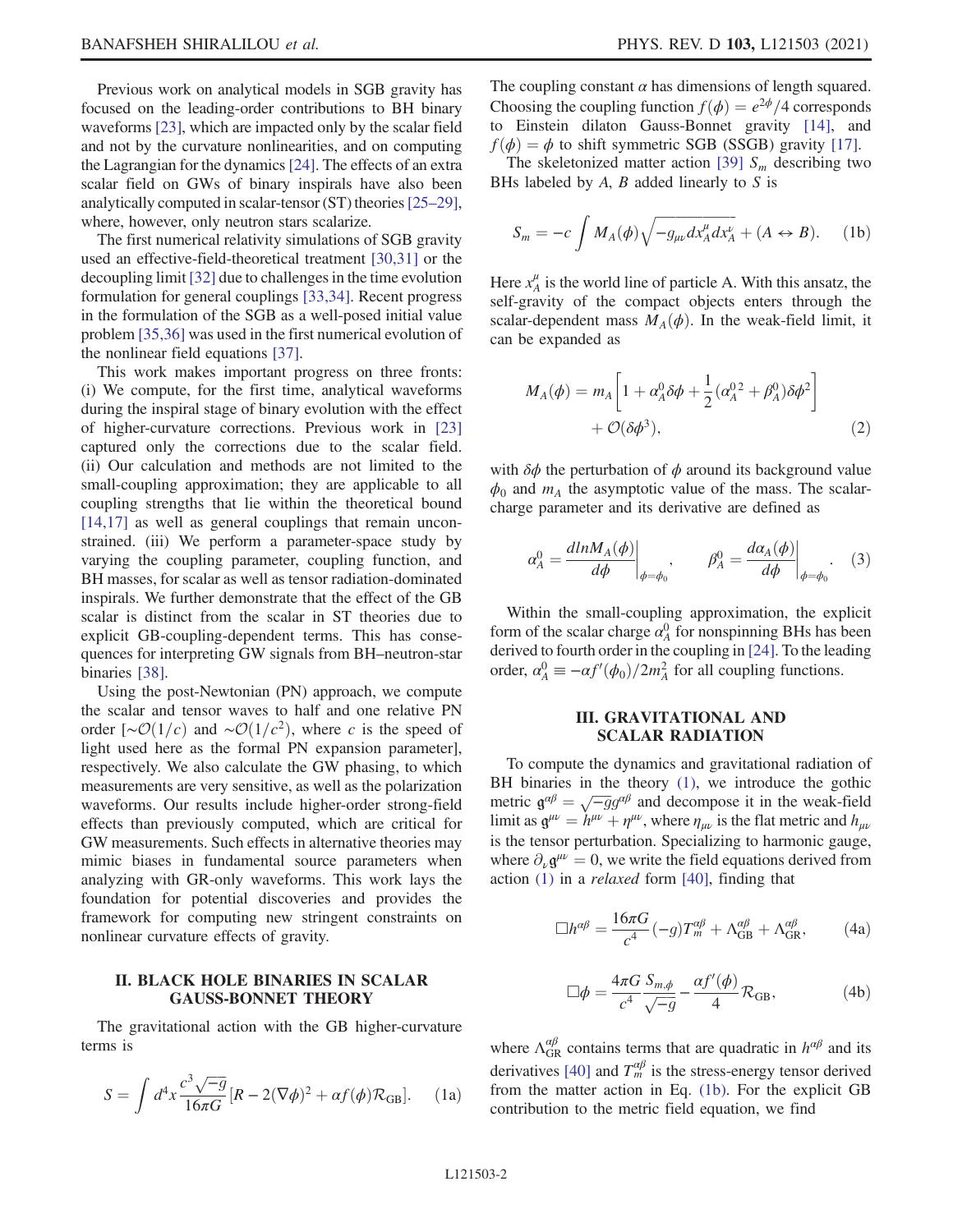$$
\Lambda_{GB}^{\alpha\beta} = -8\alpha(-g)^*\hat{R}^{*c\alpha\beta d}\nabla_{cd}f(\phi) \n+ \nabla_c\phi\nabla_d\phi(2\mathfrak{g}^{\alpha c}\mathfrak{g}^{\beta d} - \mathfrak{g}^{\alpha\beta}\mathfrak{g}^{cd}),
$$
\n(5)

<span id="page-3-0"></span>where,  ${}^*\hat{R}^{*c\alpha\beta d}$  is the gauge-fixed dual Riemann tensor. The formal solutions to Eq. [\(4\)](#page-2-2) are computed with the retarded Green's function approach

$$
h^{\mu\nu}(t,\mathbf{x}) = \frac{1}{4\pi} \int \frac{s^{\mu\nu}(t',\mathbf{x}')\delta(t'-t+|\mathbf{x}-\mathbf{x}'|/c^2)}{|\mathbf{x}-\mathbf{x}'|} d^4x',\qquad(6)
$$

where  $s^{\mu\nu}$  denotes the source terms on the right-hand side of [\(4a\),](#page-2-2) and similarly for the scalar field. The integral in Eq. [\(6\)](#page-3-0) extends over the past light cone of the field point  $(ct, x)$ . To calculate the solution of the integral, we split the spacetime into three regions: (i) the strong-field zones close to each of the BHs [at the boundaries of these zones, we extract the masses  $M_A(\phi)$ , and treat their interior regions as a skeletonized worldline [\[39,41\]\]](#page-8-6), (ii) the near-zone, where the separation between source and field point is less than the characteristic wavelength of the GWs, and (iii) the far zone at larger distances. With this splitting, we can use the post-Newtonian direct integration of the relaxed Einstein equations (DIRE) [\[42\]](#page-8-8) formalism to divide the integration of Eq. [\(6\)](#page-3-0) into four different calculations, corresponding to the near and far zone contributions for each relative location of the source and field points.

More specifically, to turn the formal solutions of Eq. [\(6\)](#page-3-0) into a practical scheme, we make the PN assumption that  $h_{\mu\nu}$  and  $\delta\phi$  are small, and perturbatively expand the nonlinear terms in  $s^{\mu\nu}$  and its scalar analog using the formal expansion parameter  $1/c^2$ , keeping terms up to the relative first PN order. We follow the methods of [\[42\]](#page-8-8) for evaluating the four different contributions to the integrals, and compute the equations of motion from the 1PN Lagrangian given in Ref. [\[24\]](#page-7-8) to eliminate accelerations. The technical details of the calculations are given in [\[43\]](#page-8-9).

The energy radiated in tensor (T) and scalar (S) waves is computed from

$$
\dot{E} = \dot{E}_T + \dot{E}_S = \frac{c^3 R^2}{32\pi G} \oint [\dot{h}_{TT}^{ij} \dot{h}_{TT}^{ij} + \dot{\phi}^2] d^2 \Omega, \quad (7)
$$

where  $R$  is the distance between the source and the far zone field point i.e., the detectors, and TT denotes the transversetraceless projection. In the following, we specialize to circular-orbit binary systems. Analogous to ST theories [\[44\]](#page-8-10), we define the binary parameters

$$
\bar{\alpha} \equiv (1 + \alpha_A^0 \alpha_B^0), \quad \bar{\gamma} \equiv -2 \frac{\alpha_A^0 \alpha_B^0}{\bar{\alpha}}, \quad \bar{\beta}_A \equiv \frac{1}{2} \frac{\beta_A^0 (\alpha_B^0)^2}{\bar{\alpha}^2}, \quad (8)
$$

where  $\Delta m = m_A - m_B$ , with the convention  $m_A < m_B$ , and  $m = m_A + m_B$  is the total mass. We obtain, omitting corrections of  $O(c^{-4})$ ,

$$
\dot{E}_T = \bar{\mathcal{F}}^N \left\{ 1 + \mathcal{F}_{GR}^{IPN} - \frac{16\tilde{\beta}_+ \bar{v}^2}{3c^2} - \frac{10\bar{\gamma}\bar{v}^2}{3c^2} - \frac{\epsilon f'(\phi_0)\bar{v}^6}{G^2 \bar{\alpha}^{5/2} c^2} \times \left[ 8\mathcal{S}_{1,1,0} + \frac{16\mathcal{S}_{3,1,0}}{3\bar{\alpha}} - \frac{261(\mathcal{S}_{1,0,1} - 2\eta \mathcal{S}_{1,0,-1})}{7} \right] \right\}, \quad (9)
$$

$$
\dot{E}_{S} = \bar{\mathcal{F}}^{D} \left[ \mathcal{S}_{-}^{2} - \frac{2\mathcal{S}_{-}^{2} (20\tilde{\beta}_{+} + 5\bar{\gamma} - 2\eta)}{3} \frac{\bar{v}^{2}}{c^{2}} \right. \\
\left. + \frac{(4\mathcal{S}_{+}^{2} - 54\mathcal{S}_{-}^{2}) \bar{v}^{2}}{5} - \frac{8\mathcal{S}_{-}}{\bar{v}^{2}} (\mathcal{S}_{-}\tilde{\beta}_{+} + \mathcal{S}_{+}\tilde{\beta}_{-}) \frac{\bar{v}^{2}}{c^{2}} \right. \\
\left. - \frac{\bar{v}^{6} \epsilon f'(\phi_{0})}{c^{2} G^{2} \bar{\alpha}^{5/2}} \left( \frac{32\mathcal{S}_{3,1,0} \mathcal{S}_{-}^{2}}{3\bar{\alpha}} + \frac{\eta \Delta m \mathcal{S}_{+} \mathcal{S}_{-} \mathcal{S}_{1,1,0}}{8m} \right) \right]. \quad (10)
$$

Here,  $\eta = m_A m_B/m^2$  is the symmetric mass ratio. Note that the circular-orbit velocity  $\bar{v} = (Gm\bar{\alpha}\omega)^{1/3}$  differs from its GR definition by a factor of  $\bar{\alpha}$ . The leading-order energy flux in tensor radiation is  $\bar{\mathcal{F}}^{N} = 32\eta^{2} \bar{v}^{10}/(5Gc^{5}\bar{\alpha}^{2})$ , where N denotes the Newtonian-order contribution. The contribution up to 1PN order  $\mathcal{F}_{GR}^{1PN}$  is given, e.g., in [\[45\]](#page-8-11). The prefactor of the leading-order flux of scalar radiation due to dipole emission is  $\bar{\mathcal{F}}^{\text{D}} = 4\eta^2 \bar{v}^8/(3G\bar{\alpha}c^3)$ . We have also defined

$$
S_{\pm} = \frac{\alpha_A^0 \pm \alpha_B^0}{2\sqrt{\bar{\alpha}}}, \qquad \tilde{\beta}_{\pm} = \frac{\bar{\beta}_A (1 - \frac{\Delta m}{m}) \pm \bar{\beta}_B (1 + \frac{\Delta m}{m})}{2},
$$

$$
\epsilon = \frac{\alpha}{m^2}, \qquad S_{a,b,c} = aS_+ + \left(b\frac{\Delta m}{m} + c\right)S_-, \qquad (11)
$$

where  $\epsilon$  is the dimensionless coupling parameter.

Our result for the energy fluxes has a similar structure to those of a ST theory (see [\[27,28\]\)](#page-8-12) but differ through the additional  $\epsilon$ -dependent terms entering first at relative 1PN order.This feature can be used in distinguishing the two theories when analyzing BH–neutron-star binaries. We also note that the scaling of the GB contributions in the PN expansion is  $\mathcal{O}(c^{-2})$ , irrespective of the value of the coupling. However, due to the different scaling with  $\bar{v}$ , the GB contributions ( $\sim \bar{v}^6$ ) are suppressed at large separation compared to the other 1PN terms ( $\sim \bar{v}^2$ ).

From the Lagrangian in [\[24\]](#page-7-8), we derive the circular-orbit binding energy [\[43\]](#page-8-9) to  $\mathcal{O}(c^{-2})$ ,

$$
E = -\eta m \bar{v}^2 \left[ E_{\rm GR}^{\rm 1PN} + \frac{(2\tilde{\beta}_+ - \bar{\gamma})\bar{v}^2}{3c^2} + \frac{11S_{3,1,0}\bar{v}^6}{3\bar{\alpha}c^2} \frac{\epsilon f'(\phi_0)}{G^2 \bar{\alpha}^{5/2}} \right],\tag{12}
$$

where  $E_{\text{GR}}^{\text{1PN}}$  is the 1PN correction in GR [\[45\].](#page-8-11)

# IV. GRAVITATIONAL WAVE PHASING

The GW measurements are very sensitive to the phase evolution of the waveform. An approximation for the phasing can be derived from energy balance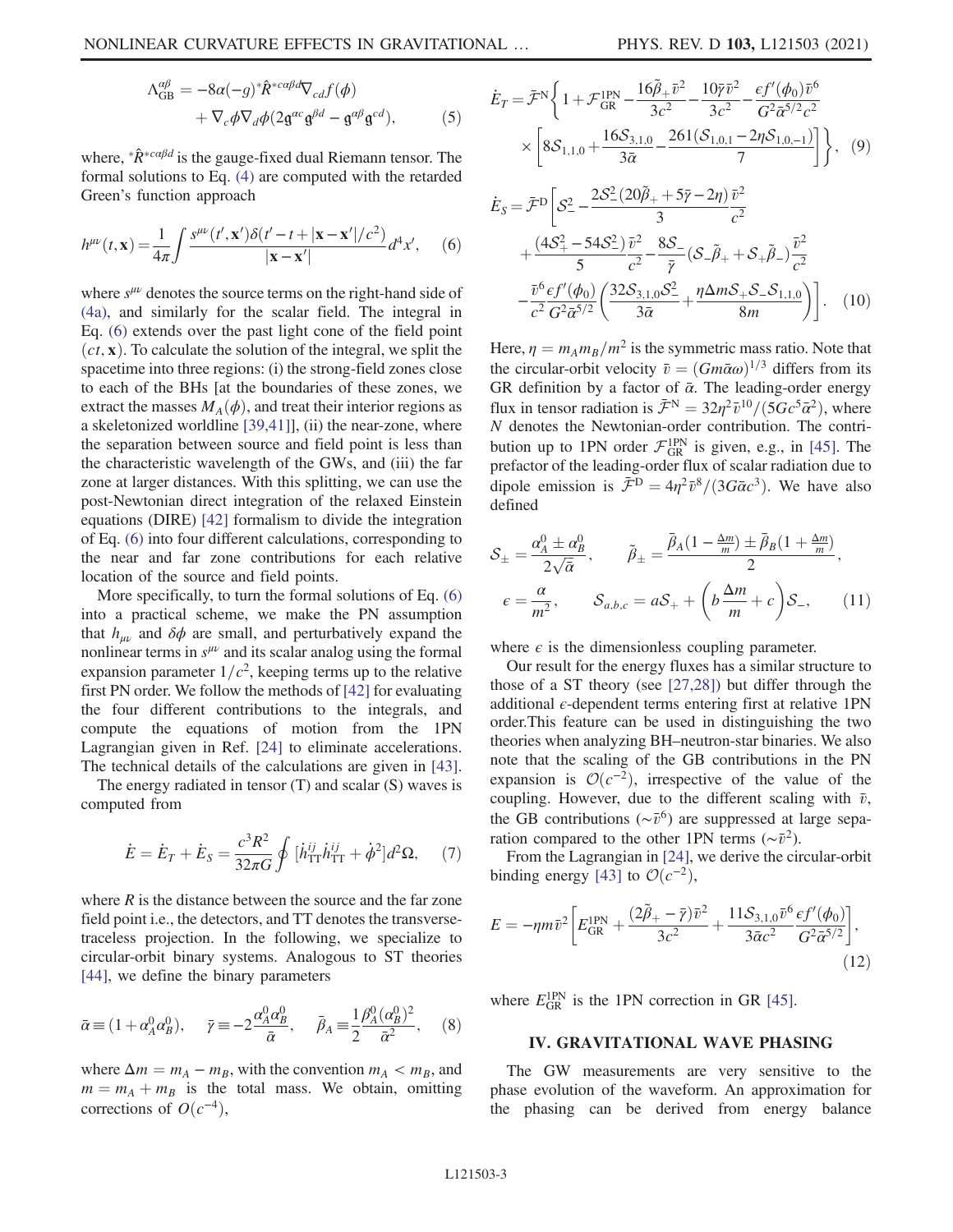<span id="page-4-0"></span> $dE(\bar{v})/dt = -\mathcal{F}(\bar{v})$ , which is valid as long as  $\dot{\omega}/\omega^2 \ll 1$ . This yields the differential equations

$$
\frac{d\varphi}{dt} - \frac{\bar{v}^3}{G\bar{a}m} = 0, \qquad \frac{d\bar{v}}{dt} + \frac{\mathcal{F}(\bar{v})}{E'(\bar{v})} = 0.
$$
 (13)

We solve this system in the Taylor T4 approximation [\[46\]](#page-8-13) by expanding the entire ratio  $\mathcal{F}(\bar{v})/E'(\bar{v})$  to 1PN order and solving Eq. (13) numerically for the phase evolution solving Eq. [\(13\)](#page-4-0) numerically for the phase evolution.

<span id="page-4-1"></span>As the parametrized tests of gravity are mainly based on waveforms in the Fourier domain, we also compute the Fourier domain phase  $\psi(f)$  at the dominant GW frequency  $f = \omega/\pi$  in the stationary phase approximation (SPA) [\[47\]](#page-8-14) by using

$$
\psi(f) = 2\pi f t_0 - \phi_0 + 2 \int_{v_f}^{v_0} (v_f^3 - v^3) \frac{E'(v)}{\mathcal{F}(v)} dv. \tag{14}
$$

<span id="page-4-2"></span>The subscript 0 refers to a reference point in the binary evolution. To solve for the GW phase from [\(14\)](#page-4-1), we distinguish systems whose inspiral is driven by scalardipolar versus tensor-quadrupolar radiation, with the scalardipolar-driven (DD) regime relevant for

$$
\bar{v}_{\text{DD}}^2 \ll \frac{5c^2 \mathcal{S}_{-\overline{\alpha}}^2}{24} \quad \text{or} \quad f^{\text{DD}} \ll \left(\frac{5}{24}\right)^{3/2} \frac{c^3 \mathcal{S}_{-\overline{\alpha}}^3}{\pi G m}.
$$
 (15)

At higher frequencies, the system is quadrupole driven (QD). The phase evolution in the QD regime for equal masses (mass ratio  $q = m_A/m_B = 1$ ) is given by

$$
\psi_{q=1}^{\text{QD}} = \frac{3c^5 \bar{\alpha}}{128 \bar{v}^5 \bar{\xi}} \left\{ 1 + \frac{20 \bar{v}^2}{9c^2} \left[ \frac{1247}{336 \bar{\xi}} - \frac{3}{2} + \left( \frac{980}{336 \bar{\xi}} - \frac{1}{6} \right) \eta \right. \right. \\
\left. + \left( \frac{448}{336 \bar{\xi}} - \frac{4}{3} \right) \bar{r} + 2 \left( \frac{896}{336 \bar{\xi}} + \frac{4}{3} \right) \tilde{\beta}_+ \right] - \frac{25 c_5^{\text{IPN}} \bar{\alpha} \bar{v}^2}{54 \bar{\xi} c^2} \\
\left. - \frac{40 \mathcal{S}_+ \bar{v}^6 f'(\phi_0) \epsilon}{c^2} \left( \frac{12}{\bar{\xi}} + \frac{495 (1 - 2\eta)}{28 \bar{\xi}} + \frac{88}{\bar{\alpha}} \right) \right\}, \quad (16)
$$

with  $\bar{\xi} = 1 + S_+^2 \bar{\alpha}/6$ . The full expression for arbitrary<br>masses and for the DD regime is given in Ref. [43] We masses and for the DD regime is given in Ref. [\[43\].](#page-8-9) We note that the QD phasing has contributions from 1PN scalar flux indicated as  $c_S^{\text{1PN}}$ . We calculated the scalar waveform to 0.5PN order, leaving this contribution undetermined. Following the strategy employed for 2PN tidal effects [\[48\]](#page-8-15), we will keep all the other 1PN terms and set the missing contributions to zero. The  $c_S^{\text{1PN}}$  term is expected to have a similar structure to other terms and possibly depend on the parameter  $S_{+}$ . The inclusion of this term would increase the overall energy flux and thus the phase differences between SGB and GR.

### V. READY-TO-USE GRAVITATIONAL WAVE POLARIZATIONS

In the time domain, GW detectors measure the linear combination of polarization waveforms  $h_{+}(t)$  and  $h_{\times}(t)$ . We derive the two GW polarizations from the solution to Eq. [\(6\)](#page-3-0) solved explicitly in [\[43\]](#page-8-9). To 1PN order, we obtain

$$
h_{+,\times} = \frac{2G\mu}{Rc^2} \frac{\bar{v}^2}{c^2} \left[ H_{+,\times}^0 + \frac{\bar{v}}{c} H_{+,\times}^{1/2} + \frac{\bar{v}^2}{c^2} H_{+,\times}^1 + \frac{\bar{v}^6}{c^2} \frac{\epsilon f'(\phi_0)}{24G^2 \bar{\alpha}^{5/2}} H_{+,\times}^1 + \mathcal{O}(c^{-3}) \right],\tag{17}
$$

where the normal to the orbit differs from the radial direction to the observer by an inclination angle  $\iota$ . The coefficients of the plus polarization are

$$
H_{+}^{0} = H_{+(GR)}^{0}, \qquad H_{+}^{1/2} = H_{+(GR)}^{1/2},
$$
  
\n
$$
H_{+}^{1} = H_{+(GR)}^{1} + \frac{2}{3} (\bar{\gamma} + \bar{\beta}_{+}) (1 + \cos^{2}(i)) \cos(2\varphi),
$$
  
\n
$$
H_{+(GB)}^{1} = 192 [(\cos(2i) + 3) \cos(2\varphi) S_{2,1,0} + \sin^{2}(i) S_{3,1,0}] + 32 S_{3,1,0} [(\cos^{2}(i) + 1) \cos(2\varphi) - 3\sin^{2}(i)] + 18 [(2\eta + 1) S_{-} + (1 - 2\eta) S_{+}] \times [2\sin^{2}(2i) \cos(2\varphi) - \sin^{2}(i) (\cos(2i) + 3) (3 \cos(4\varphi) + 1)], \qquad (18)
$$

and for the cross polarization, they are

$$
H_{\times}^{0} = H_{\times (GR)}^{0}, \qquad H_{\times}^{1/2} = H_{\times (GR)}^{1/2},
$$
  
\n
$$
H_{\times}^{1} = H_{\times (GR)}^{1} + \frac{4}{3} \cos(i) \sin(2\varphi) \left[ \bar{\gamma} + 2\beta_{+} - 2\frac{\Delta m}{m} \beta_{-} \right],
$$
  
\n
$$
H_{\times (GB)}^{1} = \cos(i) \{ 2 \sin(2\varphi) [9\sin^{2}(i)(S_{108,52,0} - 3 + (2\eta + 1)S_{-} + (1 - 2\eta)S_{+}) \} - 27\sin^{2}(i) \sin(4\varphi) [(2\eta + 1)S_{-} + (1 - 2\eta)S_{+}] \}.
$$
  
\n(19)

In Fig. [1,](#page-5-0) we show the GW polarization and phase evolution in time. Exemplarily, we choose an intermediate coupling value  $\epsilon = 0.03$  for a BH binary with  $m = 15 M_{\odot}$ and  $q = 1/2$ . We also show a comparison to the 1PN waveforms within GR. The evolution starts at a GW frequency of  $f = 10$  Hz, i.e., when the GWs would first enter the sensitivity band of current ground-based GW detectors. We observe that the dephasing of the waves starts early in the evolution, while the difference between the amplitudes remains relatively small until the binary reaches frequencies of around  $f \approx 60$  Hz, after which the GB phasing and amplitude increase rapidly and the difference with GR waveform becomes significant.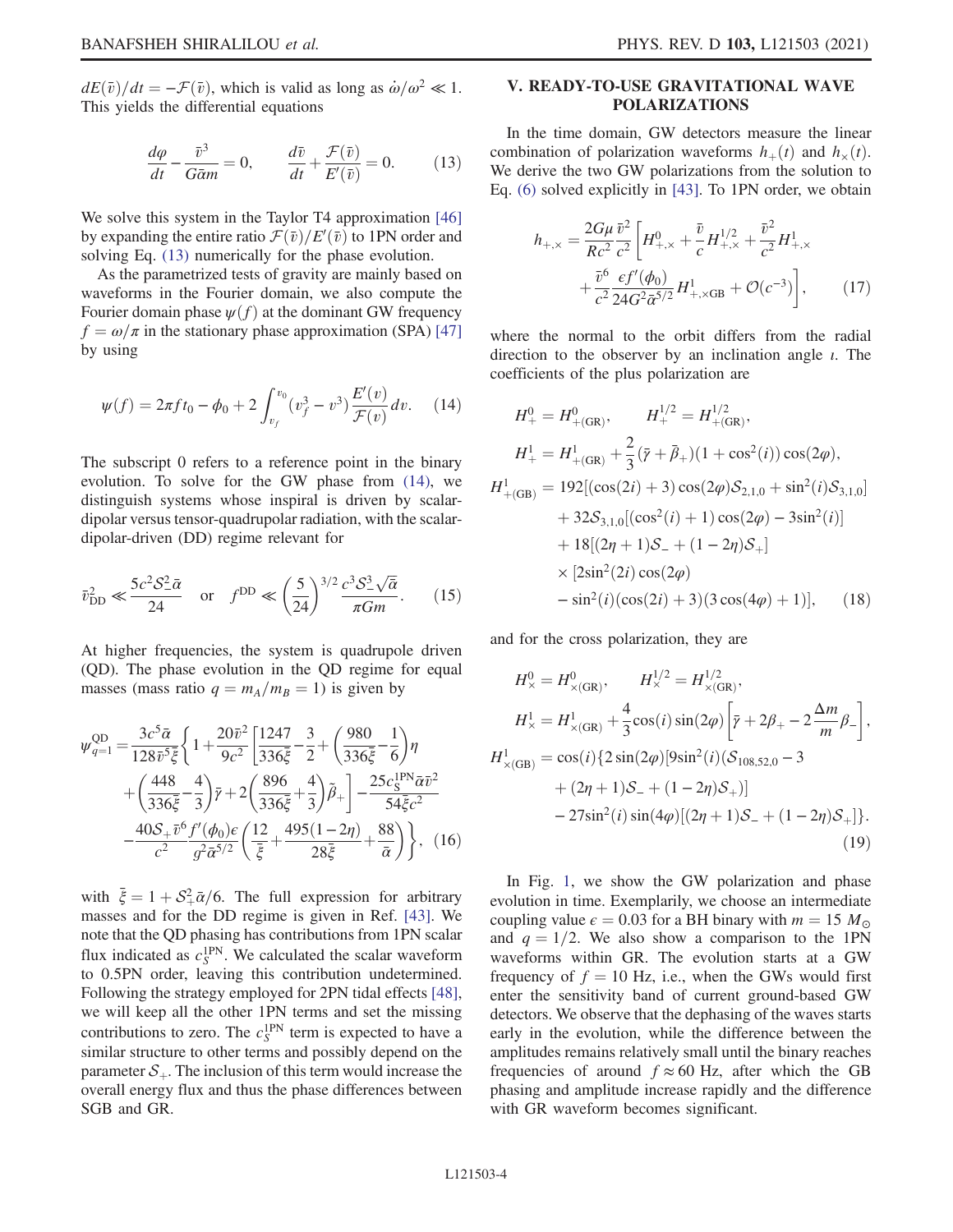<span id="page-5-0"></span>

FIG. 1. The time evolution of GW signal for a  $m = 15 M_{\odot}$  binary with  $q = 1/2$  and  $\epsilon = 0.03$ , and the corresponding GW frequency evolution. The blue dashed curve indicates the EDGB waveform and the black curve the 1PN GR waveform. The orbit is viewed edgeon  $(i = \pi/2)$  and  $t = 0$  indicates the time corresponding to  $f = 10$  Hz. The shaded colored regions correspond to different snapshots of the waveform.

#### VI. IMPACT OF HIGHER-CURVATURE GRAVITY ON GWS

Considering EDGB and SSGB theories, we study the impact of the GB coupling parameter on the phase evolution of quasicircular BH binaries in the  $A + LIGO$ sensitive frequency band [\[49\].](#page-8-16)

Requiring regular BH horizons limits the coupling parameter to  $\epsilon$  < 0.619 in EDGB [\[14\]](#page-7-6) and  $\epsilon \lesssim 0.3$  in SSGB [\[17\].](#page-7-10) Simulations of BH mergers predict a bound on the coupling of  $\epsilon \lesssim 0.03$  (i.e.,  $\sqrt{\alpha} \lesssim 3.2$  km for an equal-mass binary of 20  $M_{\odot}$ ) from current GW observations [\[30,31\].](#page-8-0) This is consistent with the GW-based constraints of [\[50\]](#page-8-17) and constraints from low-mass x-ray binaries [\[51\].](#page-8-18)

Here, we choose  $\epsilon = 0.03$ , in correspondence with Fig. [1](#page-5-0), and also  $\epsilon = 0.005$ . As we will show, the latter choice marks the threshold for detectability of SGB phase modifications for many low-mass BH binary systems. We use the explicit result of [\[24\]](#page-7-8) for the scalar charges, valid to first order in the coupling. As we are mainly interested in the behavior of the theory at high-curvature regimes (i.e., low BH masses), we choose a total mass of  $m = 15 M_{\odot}$ and vary the individual BH masses for mass ratios  $q = 1, 1/2, 1/4$ . For the binaries with  $q = 1$ , the scalar radiation is very small, as  $S_$  vanishes in this case.

The GB corrections to the inspiral phase evolution are determined by the GB coupling parameter  $\alpha = \epsilon m^2$ , which also sets the scalar charges. For instance, the threshold [\(15\)](#page-4-2) indicates that for a relatively large  $\epsilon$ , those systems with  $1/2 \leq q < 1$  are DD when they enter the LIGO band. Yet for small  $\epsilon$ , having a DD regime and transition to QD in the ground-based detector bands requires low-mass-ratio binaries with individual BHs as light as  $2 M_{\odot}$ . This means that for such small couplings, binary BHs are typically QD systems in the ground-based detector bands, yet mixed binaries may have a DD regime. For example, in the case of 15  $M_{\odot}$  BH binaries with  $\epsilon = 0.1$ , the  $q = 1/2$  system is a DD inspiral that transitions to the QD regime, and the  $q =$  $1/4$  case is DD throughout the entire inspiral.

In Fig. [2](#page-6-0), we show the phase evolution of binary BHs in EDGB gravity as compared to the corresponding phase in GR to 3.5PN order, for the aforementioned choices of  $\epsilon$ . To isolate the GB effects, we also compare the phasing with that of GR to 1PN order. The upper frequency bound is chosen as  $f_{\text{max}} = 2(6^{3/2}\pi m)^{-1} \approx 586$  Hz, and to simplify the comparison, all phases are aligned with the 1PN equalmass phase in GR at the minimum frequency limit. These systems represent the most relevant regime for the majority of binaries observable with the current detectors LIGO/ Virgo/KAGRA.

We only show the EDGB phase evolution as the phase difference between the SSGB and EDGB theories is relatively small compared to the overall phase evolution. This is to be expected as we are using a first-order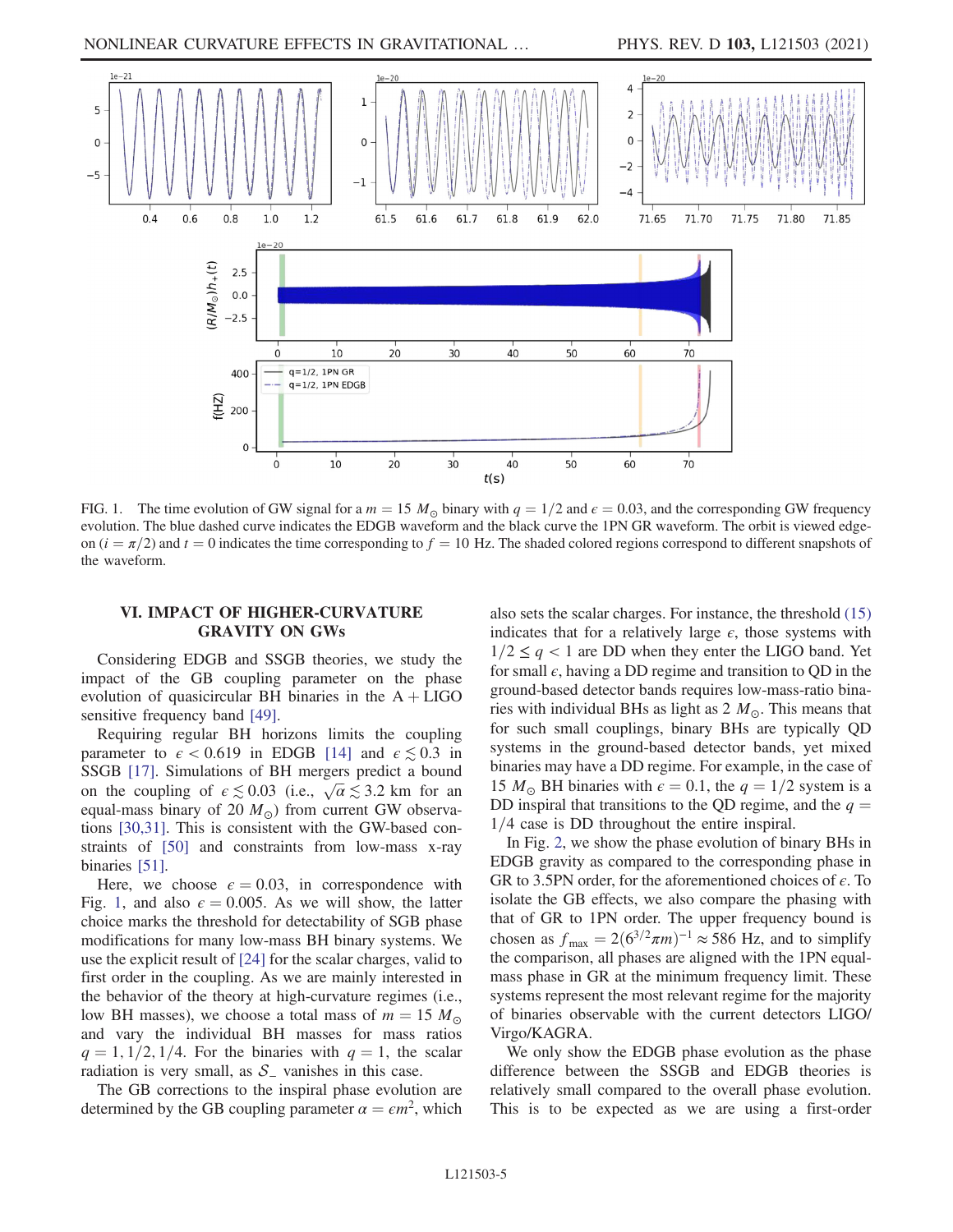<span id="page-6-0"></span>

FIG. 2. Top: GW inspiral phase  $\psi(f)$  as a function of frequency f for a  $m = 15 M_{\odot}$  binary with  $q = 1$  (solid lines),  $q = 1/2$  (dashed lines), and  $q = 1/4$  (dot-dashed lines), with  $\epsilon = 0.03$  (left) and  $\epsilon = 0.005$  (right). The red curves indicate EDGB gravity. In blue, we show the corresponding 1PN GR phase, and in black, the 3.5PN GR phase. Bottom: GW phase difference between EDGB  $\psi_{\text{EdGB}}$  and 1PN GR  $\psi_{GR}$  shown for aforementioned systems.

approximation to  $\alpha_A^0$ . We note here that for  $q \neq 1$  binaries, this difference is within the limit of detectability once having  $\epsilon > 0.1$ ; i.e., for  $\epsilon = 0.01$  the phases differ by  $\mathcal{O}(10)$  GW cycles.

As shown in Fig. [2](#page-6-0), the SGB phases are always less than their 1PN GR analog, decreasing the overall phase of an equal-mass BH binary by ∼322 GW cycles if  $\epsilon = 0.03$ , and by ∼9 GW cycles if  $\epsilon = 0.005$ . As can be seen from the plot, this phase difference increases significantly for  $q \neq 1$  binaries, which also emit energy through scalar dipole radiation. Overall, decreasing the value of  $\epsilon$  results in smaller deviations from the GR phase. For very small values of the coupling parameter (not shown here) such as  $\epsilon = 0.001$ , the change in the number of GW cycles of binaries with  $q < 1/2$  is of the order of several cycles, making the GB effects still within the limit of detectability.

## $\overline{\phantom{a}}$

We have studied GWs from BH binary inspirals for gravity theories with higher-curvature corrections characterized by the coupling of the GB invariant to a scalar field. We have computed novel signatures from nonlinear curvature corrections to 1PN order beyond the leading quadrupole emission in the gravitational waveform, and to 0.5PN order in the scalar waveform, in addition to scalar effects considered in previous work [\[23\].](#page-7-7) We have provided ready-to-implement 1PN inspiral GW templates. By deriving the SPA gravitational phase and evaluating it for examples of BH binaries in SSGB and EDGB theories, we have shown that the inspirals are accelerated compared to the 1PN GR case, with the deviation being strongly dependent on the coupling parameter of the theory.

Our results are not restricted to specific choices of the coupling function or to the weak-coupling limit. In particular, they allow us to investigate a wide class of SGB gravity including those that yield spontaneously scalarized BHs [\[15,16\]](#page-7-5), a truly nonlinear effect that is suppressed by a weak-coupling treatment. Thus, our work lays the foundation to explore dynamical scalarization or descalarization of BH binaries [\[32\]](#page-8-1) during the early inspiral.

Our results provide a critical first step toward constructing inspiral-merger-ringdown GW templates at high-curvature regimes and provide a useful benchmark for numerical relativity simulations of the merger phase [\[43\]](#page-8-9). By further showing that the scalar-charge-induced dipole radiation as well as the higher-curvature effects are potentially observable in  $A + LIGO/Virgo/KAGRA$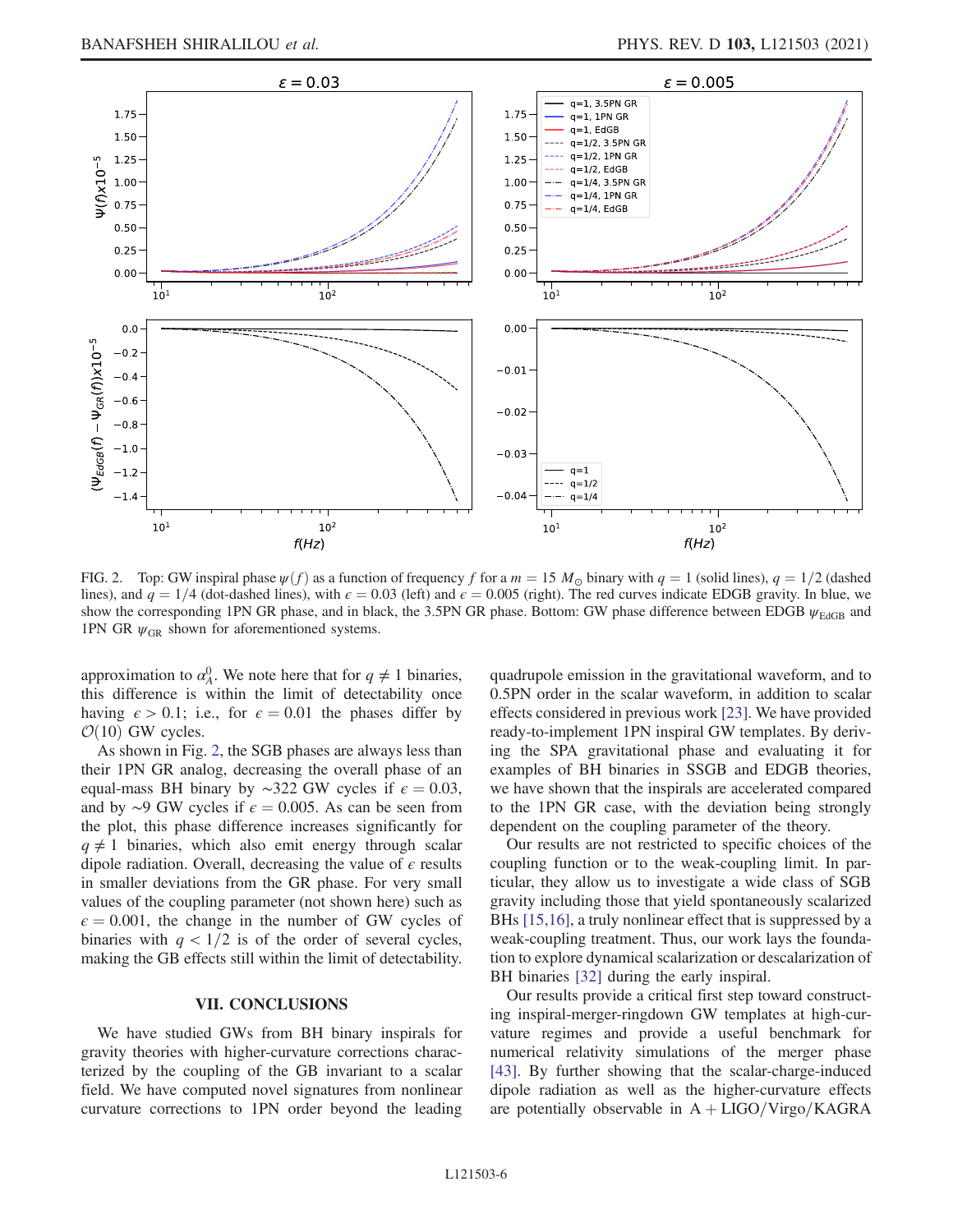sensitivity bands, we have provided the baseline for more extensive parameter estimation studies, which we have left for future work, for both ground-based and multiband GW observations.

### ACKNOWLEDGMENTS

We thank L. Gualtieri, H. O. Silva, H. S. Chia, and S. Mukherjee for useful discussions. B. S., T. H., and S. M. N. are grateful for financial support from the Nederlandse

- <span id="page-7-0"></span>[1] B. Abbott et al. (LIGO Scientific and Virgo Collaborations), Observation of Gravitational Waves from a Binary Black Hole Merger, Phys. Rev. Lett. 116[, 061102 \(2016\)](https://doi.org/10.1103/PhysRevLett.116.061102).
- <span id="page-7-1"></span>[2] B. Abbott et al. (LIGO Scientific and Virgo Collaborations), GWTC-1: A Gravitational-Wave Transient Catalog of Compact Binary Mergers Observed by LIGO and Virgo during the First and Second Observing Runs, [Phys. Rev. X](https://doi.org/10.1103/PhysRevX.9.031040) 9[, 031040 \(2019\)](https://doi.org/10.1103/PhysRevX.9.031040).
- [3] R. Abbott et al. (LIGO Scientific and Virgo Collaborations), GWTC-2: Compact Binary Coalescences Observed by LIGO and Virgo during the First Half of the Third Observing Run, [arXiv:2010.14527](https://arXiv.org/abs/2010.14527) [Phys. Rev. X (to be published)].
- [4] A. H. Nitz, T. Dal Canton, D. Davis, and S. Reyes, Rapid detection of gravitational waves from compact binary mergers with PYCBC LIVE, Phys. Rev. D 98[, 024050 \(2018\).](https://doi.org/10.1103/PhysRevD.98.024050)
- [5] T. Venumadhav, B. Zackay, J. Roulet, L. Dai, and M. Zaldarriaga, New binary black hole mergers in the second observing run of Advanced LIGO and Advanced Virgo, Phys. Rev. D 101[, 083030 \(2020\)](https://doi.org/10.1103/PhysRevD.101.083030).
- [6] S. Sachdev et al., The GstLAL search analysis methods for compact binary mergers in Advanced LIGO's second and Advanced Virgo's first observing runs, [arXiv:1901.08580.](https://arXiv.org/abs/1901.08580)
- <span id="page-7-2"></span>[7] N. Yunes and F. Pretorius, Fundamental theoretical bias in gravitational wave astrophysics and the parameterized post-Einsteinian framework, [Phys. Rev. D](https://doi.org/10.1103/PhysRevD.80.122003) 80, 122003 [\(2009\).](https://doi.org/10.1103/PhysRevD.80.122003)
- [8] B. P. Abbott et al. (LIGO Scientific and Virgo Collaborations), Tests of general relativity with the binary black hole signals from the LIGO-Virgo catalog GWTC-1, [Phys. Rev.](https://doi.org/10.1103/PhysRevD.100.104036) <sup>D</sup> 100[, 104036 \(2019\).](https://doi.org/10.1103/PhysRevD.100.104036)
- [9] R. Abbott et al. (LIGO Scientific and Virgo Collaborations), Tests of general relativity with binary black holes from the second LIGO-Virgo gravitational-wave transient catalog, [arXiv:2010.14529.](https://arXiv.org/abs/2010.14529)
- <span id="page-7-3"></span>[10] R. Jackiw and S.-Y. Pi, Chern-Simons modification of general relativity, Phys. Rev. D 68[, 104012 \(2003\)](https://doi.org/10.1103/PhysRevD.68.104012).
- <span id="page-7-4"></span>[11] S. Alexander and N. Yunes, Chern-Simons modified general relativity, [Phys. Rep.](https://doi.org/10.1016/j.physrep.2009.07.002) 480, 1 (2009).
- [12] D. G. Boulware and S. Deser, String Generated Gravity Models, [Phys. Rev. Lett.](https://doi.org/10.1103/PhysRevLett.55.2656) 55, 2656 (1985).
- [13] D. J. Gross and J. H. Sloan, The quartic effective action for the heterotic string, [Nucl. Phys.](https://doi.org/10.1016/0550-3213(87)90465-2) B291, 41 (1987).

Organisatie voor Wetenschappelijk Onderzoek (NWO) through the Projectruimte and VIDI grants (Nissanke). T. H. also acknowledges financial support from the NWO sector plan. N. O. acknowledges financial support by the CONACyT Grants "Ciencia de frontera" No. 140630 and No. 376127, and by the UNAM-PAPIIT Grant No. IA100721. H. W. acknowledges financial support provided by NSF Grant No. OAC-2004879 and the Royal Society Research Grant No. RGF\R1\180073.

- <span id="page-7-6"></span>[14] P. Kanti, N. Mavromatos, J. Rizos, K. Tamvakis, and E. Winstanley, Dilatonic black holes in higher curvature string gravity, Phys. Rev. D 54[, 5049 \(1996\).](https://doi.org/10.1103/PhysRevD.54.5049)
- <span id="page-7-5"></span>[15] H. O. Silva, J. Sakstein, L. Gualtieri, T. P. Sotiriou, and E. Berti, Spontaneous Scalarization of Black Holes and Compact Stars from a Gauss-Bonnet Coupling, [Phys. Rev. Lett.](https://doi.org/10.1103/PhysRevLett.120.131104) 120[, 131104 \(2018\).](https://doi.org/10.1103/PhysRevLett.120.131104)
- [16] D. D. Doneva and S. S. Yazadjiev, New Gauss-Bonnet Black Holes with Curvature-Induced Scalarization in Extended Scalar-Tensor Theories, [Phys. Rev. Lett.](https://doi.org/10.1103/PhysRevLett.120.131103) 120, [131103 \(2018\).](https://doi.org/10.1103/PhysRevLett.120.131103)
- <span id="page-7-10"></span>[17] T. P. Sotiriou and S.-Y. Zhou, Black hole hair in generalized scalar-tensor gravity: An explicit example, [Phys. Rev. D](https://doi.org/10.1103/PhysRevD.90.124063) 90, [124063 \(2014\).](https://doi.org/10.1103/PhysRevD.90.124063)
- [18] R. Benkel, T.P. Sotiriou, and H. Witek, Black hole hair formation in shift-symmetric generalised scalar-tensor gravity, [Classical Quant. Grav.](https://doi.org/10.1088/1361-6382/aa5ce7) 34, 064001 (2017).
- [19] R. Benkel, T. P. Sotiriou, and H. Witek, Dynamical scalar hair formation around a Schwarzschild black hole, [Phys.](https://doi.org/10.1103/PhysRevD.94.121503) Rev. D 94[, 121503 \(2016\)](https://doi.org/10.1103/PhysRevD.94.121503).
- [20] J. L. Ripley and F. Pretorius, Gravitational collapse in Einstein dilaton-Gauss-Bonnet gravity, [Classical Quant.](https://doi.org/10.1088/1361-6382/ab2416) Grav. 36[, 134001 \(2019\).](https://doi.org/10.1088/1361-6382/ab2416)
- [21] G. Antoniou, A. Bakopoulos, and P. Kanti, Black-hole solutions with scalar hair in Einstein-scalar-Gauss-Bonnet theories, Phys. Rev. D 97[, 084037 \(2018\).](https://doi.org/10.1103/PhysRevD.97.084037)
- [22] G. Antoniou, A. Bakopoulos, and P. Kanti, Evasion of No-Hair Theorems and Novel Black-Hole Solutions in Gauss-Bonnet Theories, [Phys. Rev. Lett.](https://doi.org/10.1103/PhysRevLett.120.131102) 120, 131102 [\(2018\).](https://doi.org/10.1103/PhysRevLett.120.131102)
- <span id="page-7-7"></span>[23] K. Yagi, L. C. Stein, N. Yunes, and T. Tanaka, Post-Newtonian, quasi-circular binary inspirals in quadratic modified gravity, Phys. Rev. D 85[, 064022 \(2012\)](https://doi.org/10.1103/PhysRevD.85.064022); Erratum, Phys. Rev. D 93[, 029902 \(2016\)](https://doi.org/10.1103/PhysRevD.93.029902).
- <span id="page-7-8"></span>[24] F.-L. Julié and E. Berti, Post-Newtonian dynamics and black hole thermodynamics in Einstein-scalar-Gauss-Bonnet gravity, Phys. Rev. D 100[, 104061 \(2019\).](https://doi.org/10.1103/PhysRevD.100.104061)
- <span id="page-7-9"></span>[25] L. Bernard, Dynamics of compact binary systems in scalartensor theories: Equations of motion to the third post-Newtonian order, Phys. Rev. D 98[, 044004 \(2018\)](https://doi.org/10.1103/PhysRevD.98.044004).
- [26] S. Mirshekari and C. M. Will, Compact binary systems in scalar-tensor gravity: Equations of motion to 2.5 post-Newtonian order, Phys. Rev. D 87[, 084070 \(2013\)](https://doi.org/10.1103/PhysRevD.87.084070).